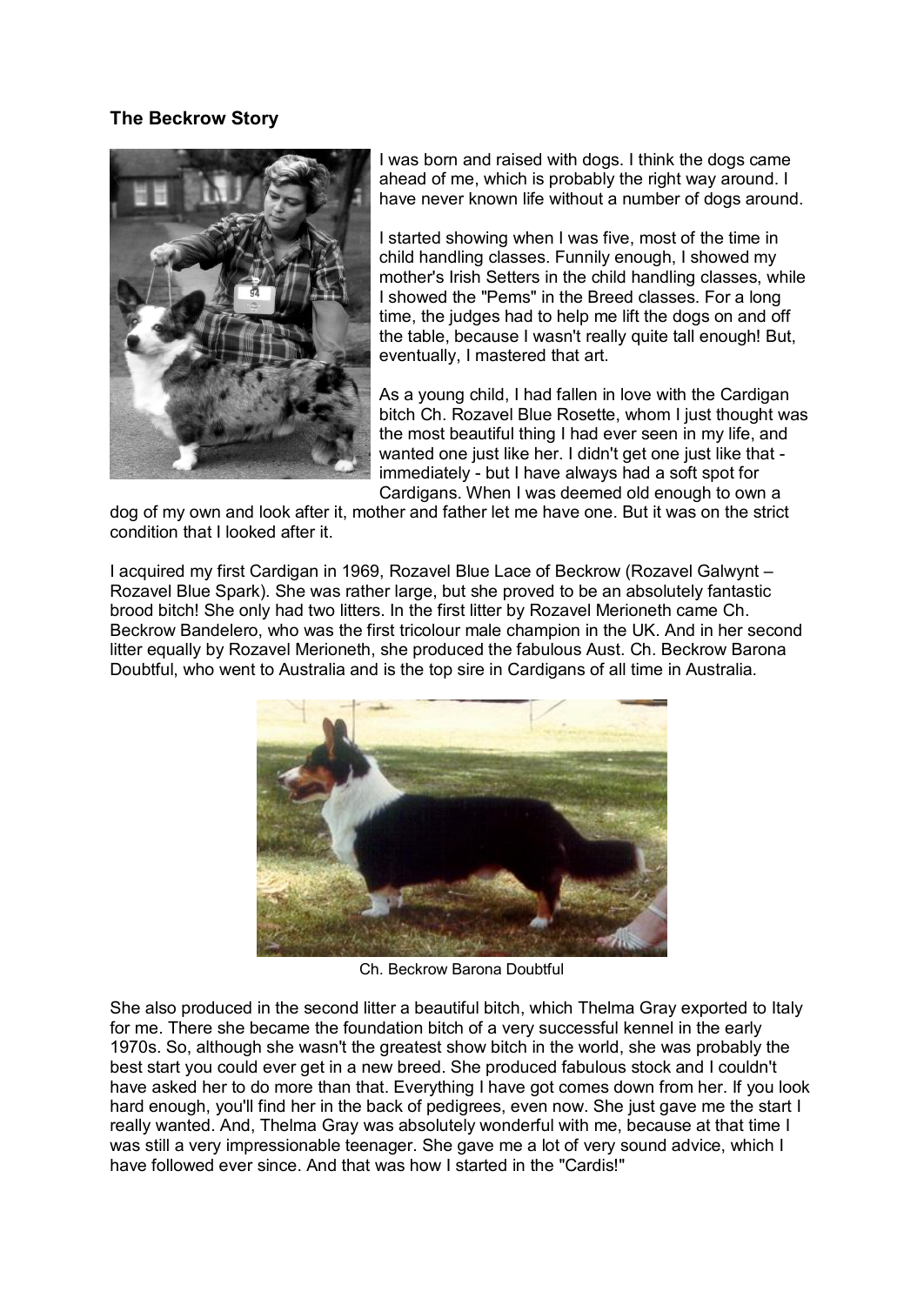My kennels, BECKROW, are named after a tiny village we used to live in, when we had the boarding kennel. Rather surprisingly it was granted because The Kennel Club doesn't give affixes to names or places.

All my puppies' names begin with B! The blues are all Blue something, and the blacks are nearly all named after racehorses or show jumpers. But they all begin with B.



Ch. Beckrow Beverly at Willowglen JW, Top Cardigan 1985

Throughout the years I have occasionally exchanged puppies with my mother which is why Willowglen and Beckrow both appear on Cardigan Corgi pedigrees. My mother registers the blues as silver and that's why it is Willowglen Silver Cavalier and not Blue Cavalier.

The biggest winner I have bred so far is, without any shadow of a doubt, Ch. and Am. Ch. Beckrow Blue Cedar. He was an historic top-winning blue merle of all time in the UK. He was a tremendous dog. Obviously, I was very thrilled to have bred him and very sorry when he went to the U.S., but he has a wonderful home and he is proving himself as a good stud dog over there, so it was worth doing.



Am./Eng. Ch. Beckrow Blue Cedar

Probably the best dog I've ever owned is Ch. Willowglen Silver Cavalier, the dog I'm showing now. Hopefully, maybe one day, he will take his father's position as top-winning blue merle of all time. He's an absolutely stunning dog! And he's a wonderful dog to live with, which I like even better. He has 19 CCs so far and his dad had 30. So he has got a long way to go yet to beat his father. At the moment, he is second top-winning blue merle of all time. He has been top Cardigan two years running. His father was top Cardigan here for three years. So, I would like to make it three years in a row. A recent highlight for me was winning Best in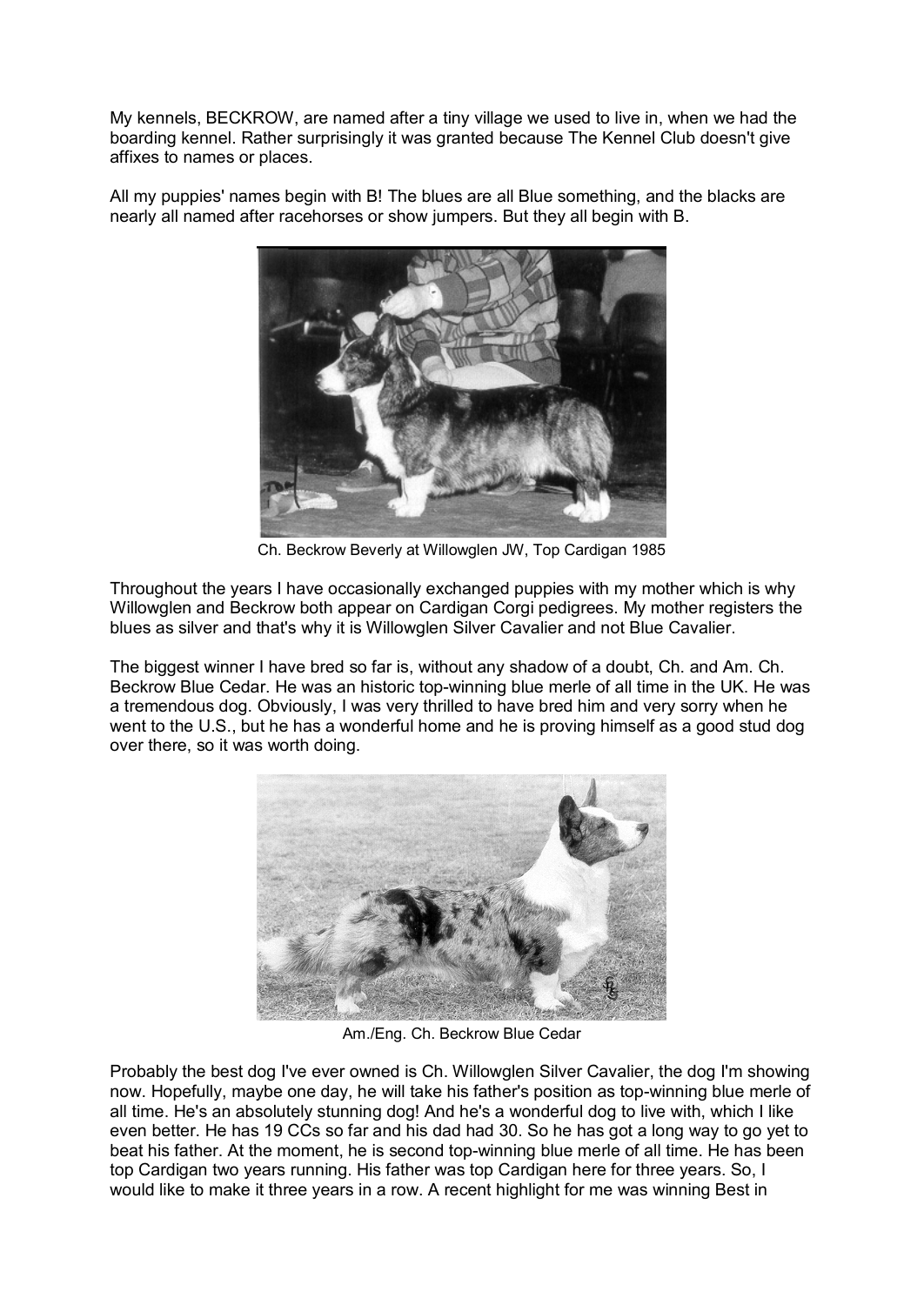Show in the Cardigan Association, which only happened two years ago for the first time. That was a terrific thrill!



Ch. Willowglen Silver Cavalier

When it comes to breeding I would like to have common links in the pedigree. I don't like to outcross completely. You just don't know what you are introducing. Whereas, if you have got common lines, you know roughly what you are going to get - or hopefully going to get. Sometimes it doesn't work, sometimes it works very well. The closest I would like to go is aunt to nephew, or grandfather to granddaughter, which produces some excellent results. I have done a father to daughter mating - that was a walking disaster area! So I'm staying well clear of doing anything quite as close as that.

A dog whom I admired greatly, and was given the privilege of judging, was Ch. Pharoah of Joseter. He was, in my opinion, one of the best males we have ever had. I have tried to incorporate him into my own pedigrees, and he is there. By incorporating some of that bloodline into my line, they have improved. Another dog that influenced me greatly was Ch. Wendac Robgwen Midnight Special. He was another outstanding dog, who, again, was a very good producer. So, I have combined two of the best males we have seen in the UK, and the results are beginning to speak for themselves.

I start evaluating my puppies when they are first born. Often there is one that takes my eye. Otherwise, I just look at them over the weeks. Between six and seven weeks is the ideal time to assess their potential, then they are on their feet and you get a better assessment of them. But it's a funny thing, if one does take your eye at a very early age, you keep going back to that one.

My ambition is to keep breeding good quality Cardigans, with a good temperament. Type, temperament and soundness are all of equal importance to me. Good fronts are difficult to breed, but, fortunately, I have mostly sound fronts and my Cardigans are pretty free-moving. There are exceptions, but most of them can get up and go around the ring. They have to be sound, if they are going to do the job for which they are intended. Also, obviously, temperament is very important. A nice-tempered dog is much easier to live with than one that is nervous or shy.

One of my ambitions, obviously, is to win a Group for the Cardigan. It's never been done in the U.K. I've gone Reserve in Group, and I've been pulled out in the final six in Groups, a near miss. The other ambition is to get 100 CCs. I have 70 plus, now!

My husband Mike Applegate and I live next door to my parents in the same house. We have quite a large kennel, which is divided for the dogs, with large concrete runs, which are used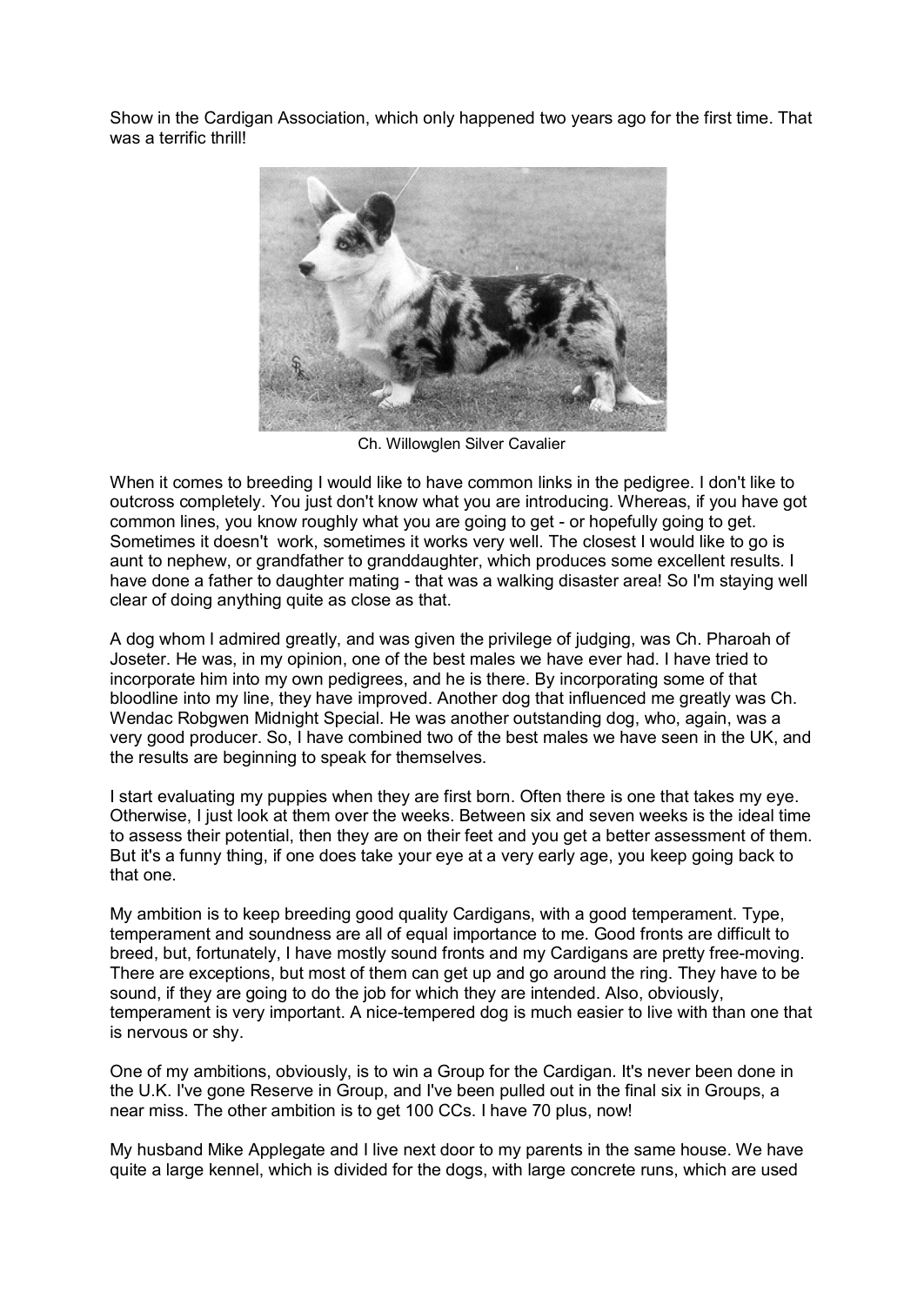for their normal exercise, and then they go out into the garden. But most of the dogs live in the house.

I tend not to keep the males together for obvious reasons. Usually it is maybe two girls and a boy together, or a girl and boy. If the girls get on well, then it is fine. Most of the boys do get on fairly well, but I wouldn't trust them left alone. If you kennel a load of males together, you may possibly be asking for trouble at some future date. It is usually two by two in the kennel.

If we have got a bitch that maybe had one litter or perhaps two, we will let them go into a pet home provided the right home comes along. They have much more fun in a home where they are the only one. Usually they are three, or maybe four years old, sometimes, they're even younger than that. If they're over six years, they stay. We just let them live their lives out with us.



Ch. Beckrow Be My Hope, born 13-01-1995, as a puppy

When breeding dogs you have to take the bad with the good. Most of the time, it is fun - but there is always something around the corner that is going to get you. One of the saddest times was to lose Jaunty. He was only a young dog, still in his prime. He slipped a disc, and then had a stroke brought on by the stress. To put a dog down at only five years old was very, very hard. In fact, at the time, I had to think if I really wanted to continue breeding Cardigans, but something good happened very soon afterwards, and sort of helped ease the heartache. That is life when you are looking after animals.

Sandra Tonkyn

Based on an interview conducted by Ortrud W. Römer-Horn at the home of Chris, Joy and Sandra Tonkyn in March 1995 and published in Corgi Quarterly, Winter 1995-96. Edited for CCI by Anita Nordlunde, 2005

---------

Sandra owned and/or bred 12 UK champions and had numerous champions throughout the world which she had bred. When Sandra died in 1998 we took over the Beckrow affix and made up 3 more Beckrow champions. As Sandra had won so well with Ch.Willowglen Silver Cavalier by winning 34 CC's she was determined to go for the Breed record which had been held for 17 years by Ch. Grangefield Deb's Delight. We carried on and when Silver Cavalier